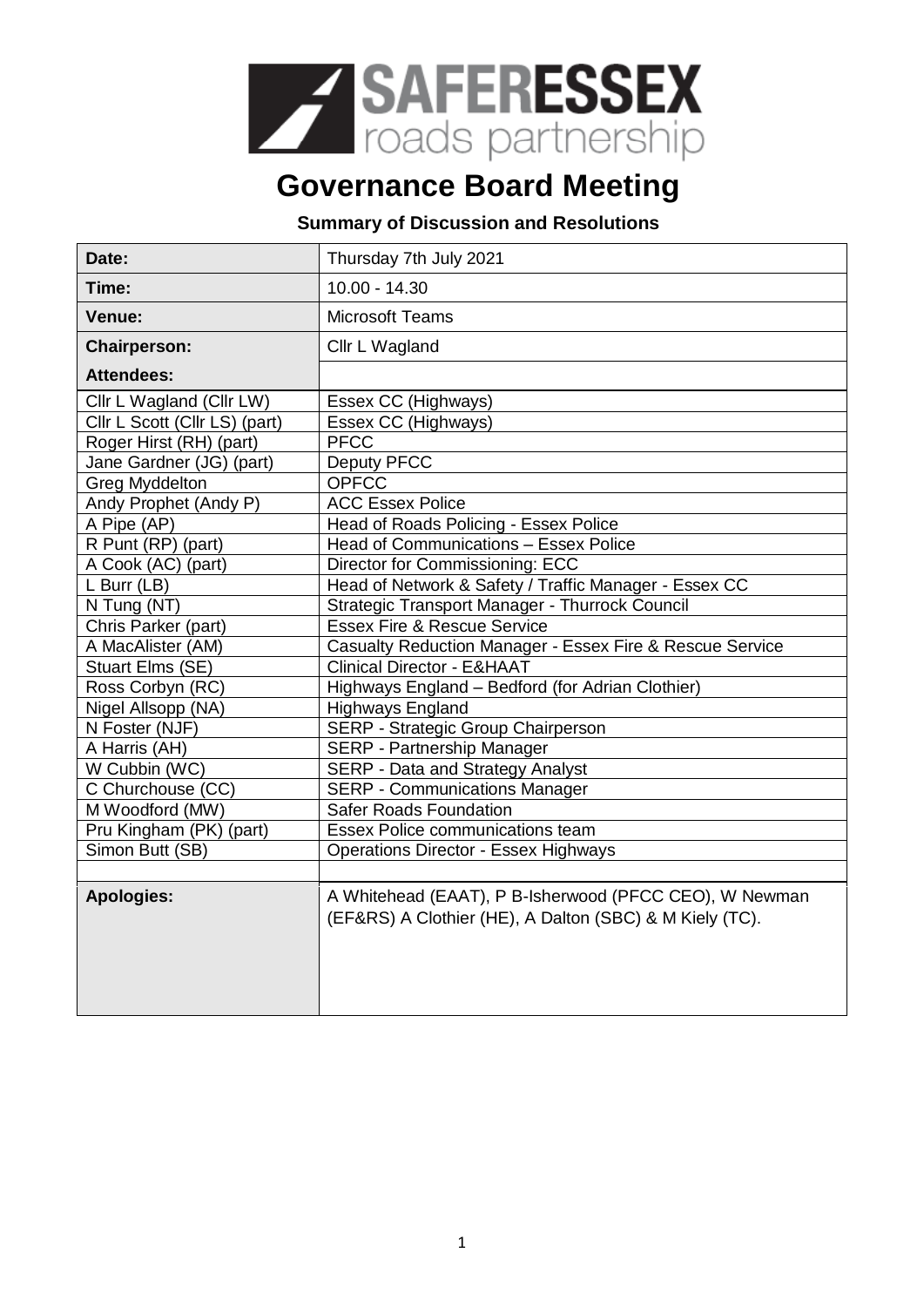| <b>Item</b><br><b>No</b> | <b>Discussion and Resolution</b>                                                                                                                                                                                                                                                                        | <b>Action</b><br>Owner |
|--------------------------|---------------------------------------------------------------------------------------------------------------------------------------------------------------------------------------------------------------------------------------------------------------------------------------------------------|------------------------|
| $\mathbf{1}$             | Welcome, introductions and apologies                                                                                                                                                                                                                                                                    |                        |
|                          | Cllr Wagland welcomed everyone and introductions were made. Apologies<br>recorded above.                                                                                                                                                                                                                |                        |
| $2^{\circ}$              | Review of previous SERP Governance Board Meeting Minutes (held<br>21/01/21) and approval for publication on SERP website and Strategic<br><b>Group Meeting from 17/6/21</b>                                                                                                                             |                        |
|                          | The minutes of the previous meeting had been annotated and circulated prior<br>to the meeting.                                                                                                                                                                                                          |                        |
|                          | NJF drew attention to Board minutes item 7 noting that a report on the<br>governance structure for SERP would be considered at the October meeting<br>rather than at todays meeting and that the naming of any group would be<br>considered as part of that report.                                     |                        |
|                          | Under item 8, Cllr Wagland had asked for more involvement with utility<br>companies in Essex and this will be initiated during a meeting of utility<br>companies on 16 <sup>th</sup> July.                                                                                                              |                        |
|                          | Comments were invited but all attendees found the minutes to be a true and<br>accurate record of the meeting.                                                                                                                                                                                           |                        |
|                          | Action: The minutes of the meeting held on 21/01/21 were approved for<br>publication on the website.                                                                                                                                                                                                    | <b>NJF</b>             |
| $\mathbf{3}$             | <b>Vision Zero Strategy</b>                                                                                                                                                                                                                                                                             |                        |
|                          | Andy P felt the document was quite long and perhaps needed some<br>pictures/infographics.                                                                                                                                                                                                               |                        |
|                          | JG will share relevant feedback from PFCC consultation and reassured<br>Board that road safety is a priority for the PFCC.                                                                                                                                                                              |                        |
|                          | AP seeks engagement with designers to allow us to design out collisions.                                                                                                                                                                                                                                |                        |
|                          | AC highlighted that we need to engage with private sector designers as well<br>as our own and suggested that EPOA (Essex Planning Officers Association),<br>Essex Development Forum and the internal Develop Management Group<br>could be used to permeate the vision. How it is 'landed' is important. |                        |
|                          | NT suggested that the 3 local authorities could possibly consider developing<br>design guidance to help designers understand the concepts. This could be<br>stage 2 or 3 of our implementation process.                                                                                                 |                        |
|                          |                                                                                                                                                                                                                                                                                                         |                        |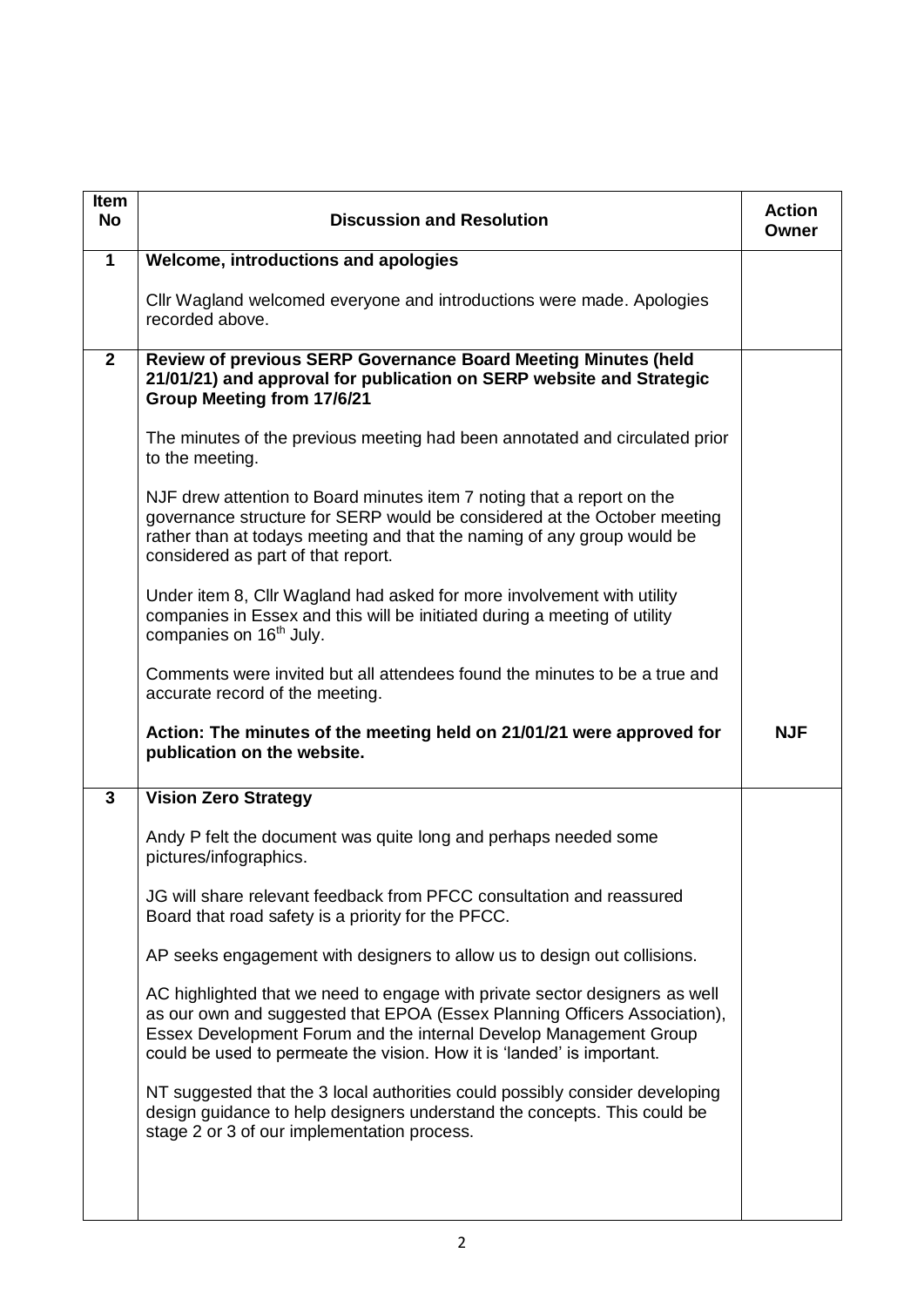Andy P suggested that SERP could lobby for the use of technology to be mandatory in cars. There is already technology that can restrict vehicle speed, if this was used in cars and on motorbikes many speed related deaths and serious injuries (DSIs) would be prevented.

Alcohol and perhaps drug levels could also be detected through the skin to make drink and drug driving more difficult. The Partnership needs to discuss these issues.

AH confirmed that the document (page 22) details what technology vehicles will legally be required to feature from July 2022 and that it is acknowledged that most savings in serious injuries are likely to come from the 'safer vehicles' layer of protection. SERP needs to educate users about technology which is not something currently delivered.

Cllr LS suggested that the National Policy Planning Framework (NPPF) could be strengthened and that MHCLG (Ministry of Housing, Communities and Local Government) could be involved in helping to make roads safer.

WC confirmed that we could factor in costs to businesses and society as a result of collisions to help quantify issue and help with engagement.

NJF confirmed that the document would be 'designed'.

LB suggested that the document needs to 'be translated' by individuals/groups etc. so that they can understand their call to action. We have connections to vehicle technology industry through Fords and Visteon projects.

Cllr LW asked that Board members make links with those they can influence and expressed a keenness to use EPOA due to her planning background. Could members consider the top 3 organisations they can influence where they sit on panels and are able to talk about and promote Vision Zero?

MW suggested that SERP should consider becoming a member of PACTS (Parliamentary Advisory Committee on Transport Safety). They already lobby for change. ETSC (European Transport Safety Council) could also be a good contact. Intelligent speed assistance being introduced next year is anticipated to save around 500 lives per year. In Europe Autonomous braking is already available and autonomous driving on its way.

AP explained that the National Policing Strategy talks about safe system but there may need to be discussions with the new NPCC lead to see how this fits in with speed enforcement, thresholds and where/what can be enforced. AH has commented on the DfT review of safety cameras that the safe system approach requires a proactive approach rather than a reactive one.

RC felt that design standards and designers don't do enough to protect vulnerable and non-motorised road users (VRUs) and that there can be issues where HE/local networks link. SERP should perhaps focus on VRUs.

SE wondered whether we should look to the commercial world for a partner/Board member and would suggest Volvo as they have set themselves a target of zero deaths in, or by, a Volvo. We've tried the soft approach for a long time and rely on police enforcement but maybe a big step change will only come from vehicle control, and we need a step change. It may not be popular but may be needed. SE supported the need for an easier read version of the strategy.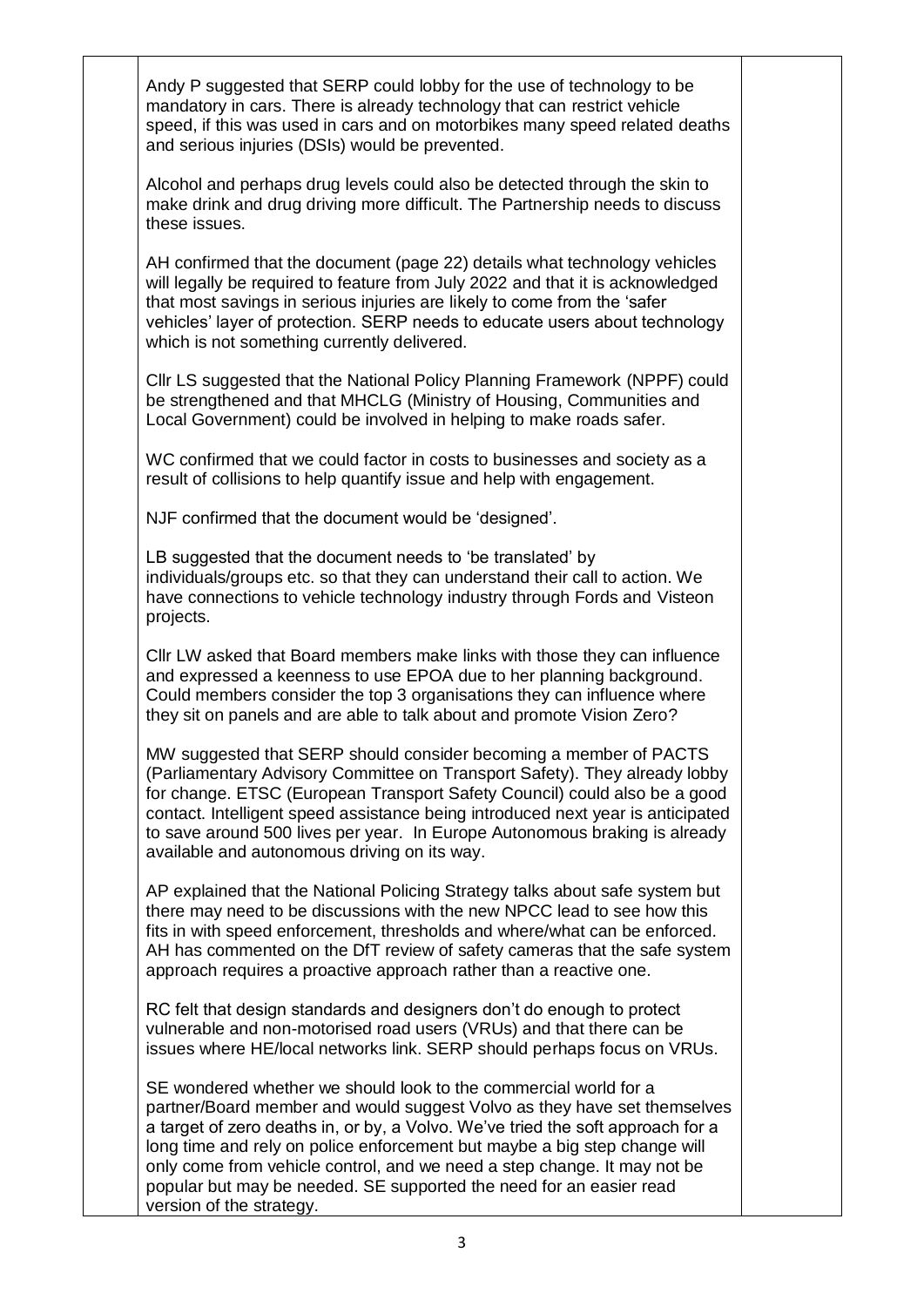|   | AM's experience is that volunteer groups want to be part of the solution and<br>felt a fund may help support this. Also felt that social value could be achieved<br>through procurement in new developments by bringing into consideration the<br>costs of DSIs. |            |
|---|------------------------------------------------------------------------------------------------------------------------------------------------------------------------------------------------------------------------------------------------------------------|------------|
|   | LB felt that there should perhaps be different consultation questions for the<br>public and professionals and offered to work with the team to help develop<br>the questions further.                                                                            |            |
|   | Cllr LW suggested maybe an Executive Summary could help and wondered<br>whether the questions could be linked to that. Consultees maybe shouldn't<br>have to answer each question if they didn't want to.                                                        |            |
|   | CC stated that we needed to be clear about the main objective of consulting -<br>was it for support of the Vision or to start a conversation?                                                                                                                    |            |
|   | <b>Decision and Actions:</b><br>The Vision Zero Strategy will be circulated to Board members for<br>approval following 'design' and inclusion of Board comments.                                                                                                 | <b>NJF</b> |
|   | The consultation questions will be reviewed and circulated to Board<br>$\bullet$<br>members for approval.                                                                                                                                                        | <b>NJF</b> |
| 4 | <b>Communications 5-year Strategy</b>                                                                                                                                                                                                                            |            |
|   | RP explained that this strategy has the full backing of the Essex Police<br>communications team and fits into the broader communications agenda of<br>partners across Essex. He thanked CC for her work on the document.                                         |            |
|   | AndyP asked whether SERP has the capacity to deliver the strategy or<br>whether recruitment was needed. RP responded that it provided a framework<br>aligned to the MoU.                                                                                         |            |
|   | Consultation plan:<br>JG offered her team's help and support with consultation.                                                                                                                                                                                  |            |
|   | CIIr LW mentioned garden communities/quality panels as possible<br>consultees.                                                                                                                                                                                   |            |
|   | LB suggested that Helen Morris could be a link to quality taxi partnerships for<br>consultation.                                                                                                                                                                 |            |
|   | RP suggested more engagement with health through the Integrated Care<br>System, with businesses, particularly those which might move to large<br>electric vehicles and wished to consider e scooters.                                                            |            |
|   | The Board was happy with the suggestion of 4 consultation workshops in<br>October.                                                                                                                                                                               |            |
|   | <b>Decision:</b><br>The Board approved the Communications Strategy.<br>$\bullet$<br>The Board agreed that the Assistant communications role should be<br>$\bullet$<br>pursued by EP urgently.                                                                    | <b>RP</b>  |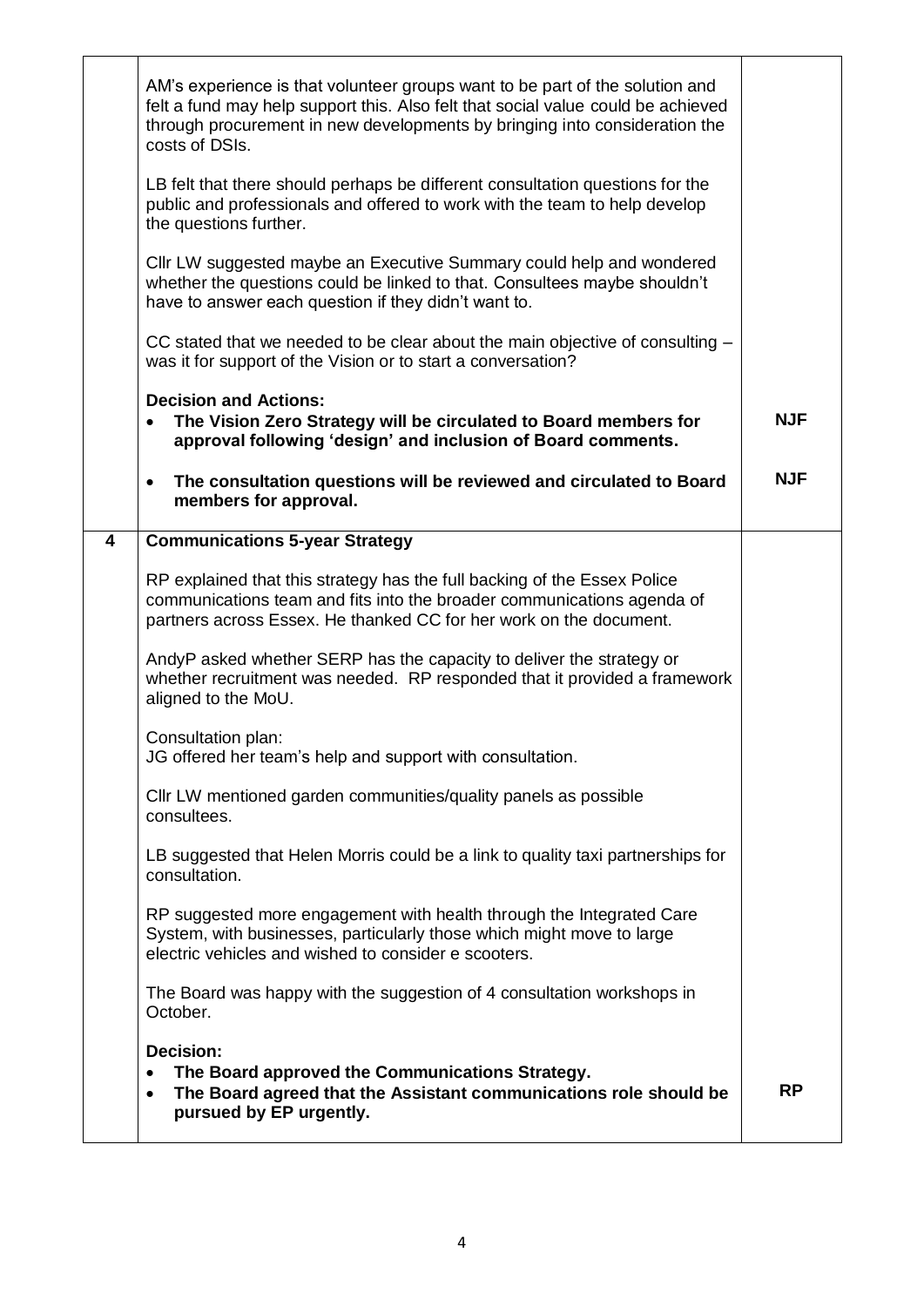| 5 | <b>Financial, Activity A and NDORS Update</b>                                                                                                                                                                                                                                                                                                                                                                                                                                                                                                                       |                     |
|---|---------------------------------------------------------------------------------------------------------------------------------------------------------------------------------------------------------------------------------------------------------------------------------------------------------------------------------------------------------------------------------------------------------------------------------------------------------------------------------------------------------------------------------------------------------------------|---------------------|
|   | AH presented the slides already sent to members. The options for the<br>contingency spend were discussed.                                                                                                                                                                                                                                                                                                                                                                                                                                                           |                     |
|   | AndyP felt it was important to have funding set aside for Vision Zero (VZ) and<br>for asset renewal. Supported option 3.                                                                                                                                                                                                                                                                                                                                                                                                                                            |                     |
|   | RH agreed with Andy P and felt that the contingency should be spent to<br>improve safety- deal with known issues. Questioned whether the asset<br>renewal allocation of £100k was enough.                                                                                                                                                                                                                                                                                                                                                                           |                     |
|   | AH explained that £1.5m needed in total over 5 years and this allocation<br>would take the pot to £600k but this could be added to in future.                                                                                                                                                                                                                                                                                                                                                                                                                       |                     |
|   | RH supported Option 3.                                                                                                                                                                                                                                                                                                                                                                                                                                                                                                                                              |                     |
|   | AC supported Option 3 as it balanced future and current needs for spend.<br>The Partnership was built on having a sustainable income stream so his<br>should be protected.                                                                                                                                                                                                                                                                                                                                                                                          |                     |
|   | Cllr LW supported not holding too much back as no return on investment.                                                                                                                                                                                                                                                                                                                                                                                                                                                                                             |                     |
|   | RC questioned whether the Covid fund was for spending on issues arising as<br>result of Covid; Highways England seeing more older drivers returning to<br>driving and having more collisions for example. Also more mental health<br>issues with customers in crisis and network rail incursions rising as a result.                                                                                                                                                                                                                                                | AH                  |
|   | AP said that data showed deaths linked to suicide during first Lockdown but<br>not so with latest Lockdown. His records showed that 5 out of 8 deaths on<br>SRN could have been due to customer in crisis.                                                                                                                                                                                                                                                                                                                                                          |                     |
|   | <b>Decision:</b><br>The Board approved Option 3. This is to return £100,000 to asset<br>renewal fund, allocate additional investment for 2021/22 to Activity A<br>& Activity B (£169,526 / £75,000) giving revised totals of £569,526 &<br>£295,000 and to create a dedicated fund of £177,009 to support the<br>development & launch of the VZ Strategy over the next 4 years (term<br>of VZ Strategy document). The co-location fund will be reviewed<br>when a decision has been reached on re-location and reallocation of<br>surplus funds will be considered. |                     |
| 6 | Changes to Activity A plans for 2021/22                                                                                                                                                                                                                                                                                                                                                                                                                                                                                                                             |                     |
|   | AP explained that the additional allocation for Activity A would be directed in<br>accordance with trial plans agreed with EB and WC to ensure that the trials<br>were repeatable and that data could be provided. This will allow us to<br>understand how we might deliver differently to achieve Vision Zero.                                                                                                                                                                                                                                                     |                     |
|   | <b>Decision:</b><br>The proposals for Activity A and the additional funding agreed in<br>item 5 were approved.<br><b>Action:</b>                                                                                                                                                                                                                                                                                                                                                                                                                                    |                     |
|   | WC will work with Emma Bullock to devise manageable enforcement<br>trials to increase SERP's knowledge of effectiveness of different<br>enforcement approaches.                                                                                                                                                                                                                                                                                                                                                                                                     | WC/EB/<br><b>AP</b> |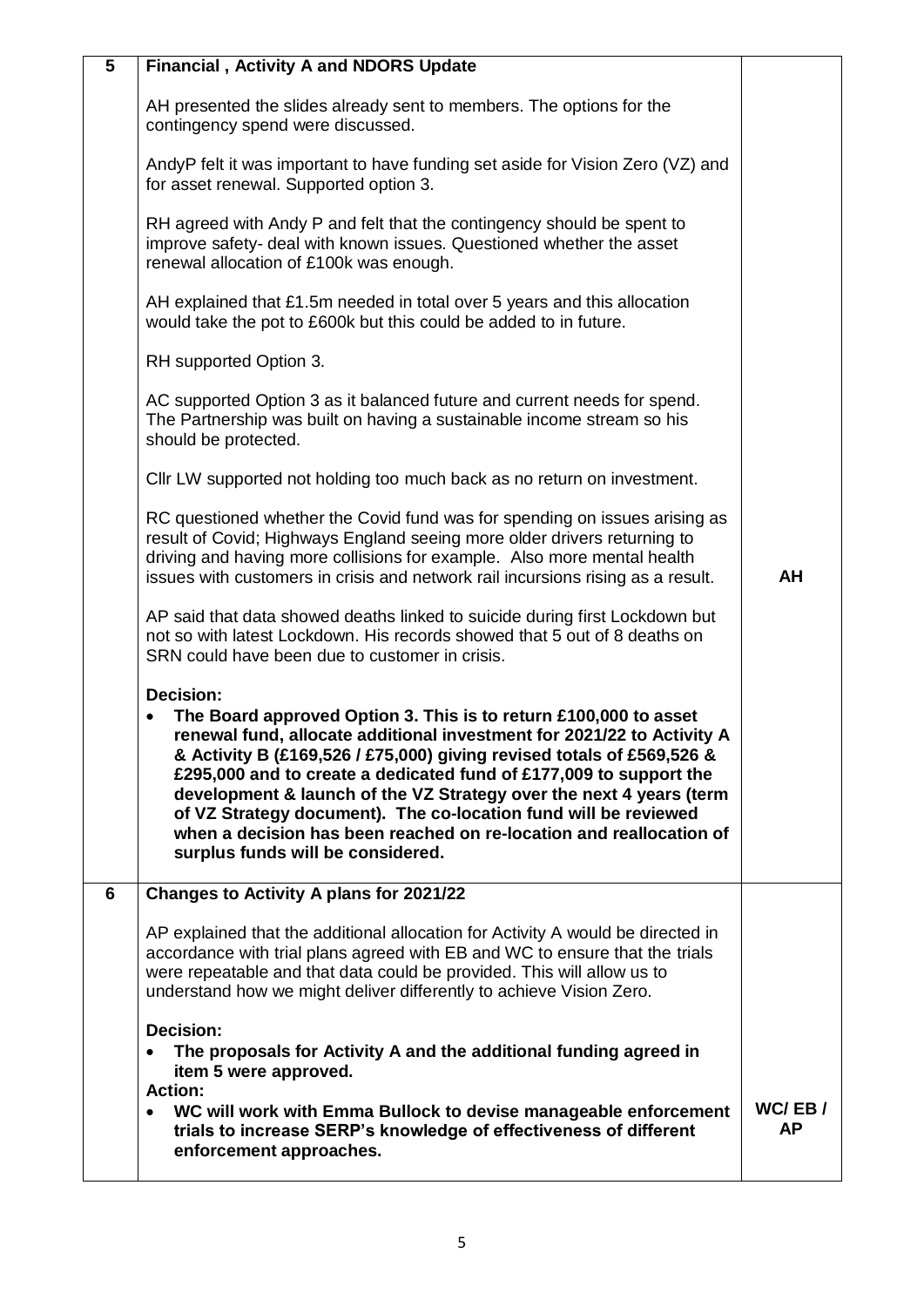| $\overline{7}$ | Changes to Activity B plans for 2021/22                                                                                                                                                                                                                                                        |              |
|----------------|------------------------------------------------------------------------------------------------------------------------------------------------------------------------------------------------------------------------------------------------------------------------------------------------|--------------|
|                | <b>Decision:</b>                                                                                                                                                                                                                                                                               |              |
|                | The proposals for Activity B and the additional funding agreed in<br>item 5 were approved.                                                                                                                                                                                                     |              |
|                |                                                                                                                                                                                                                                                                                                |              |
| 8              | Implementing a more joined-up approach to traffic control and roads<br>clearance                                                                                                                                                                                                               |              |
|                | GM presented the report already sent to members requesting a decision on<br>how the Board would like to take this issue forward.                                                                                                                                                               |              |
|                | AP emphasised that communication around incidents is critical and links to<br>EH team at an early stage during incidents would be beneficial.                                                                                                                                                  |              |
|                | LB felt that drivers stuck in a queue are likely to be frustrated when released<br>and may drive poorly or may divert onto inappropriate roads and perhaps<br>speed to make up time.                                                                                                           |              |
|                | This could sit nicely in the post collision care pillar.                                                                                                                                                                                                                                       |              |
|                | AndyP volunteered to take the lead on a project with NA, AP and LB to<br>determine the next steps and any resource challenges.                                                                                                                                                                 |              |
|                | CIIr LW will check with AC and LB around governance and whether this is an<br>issue for the SERP. Happy to be involved/chair a group if required.                                                                                                                                              |              |
|                | RH questioned whether the Board looked only at physical harm or considered<br>financial harm of collisions. RH offered that this issue could be discussed at<br>the Strategic Collaboration Board as a multi-agency issue.                                                                     |              |
|                | Highways England CLEAR project looked at this.                                                                                                                                                                                                                                                 |              |
|                | Decision:<br>Governance pathway to be confirmed. Board agreed project should<br>be progressed to allow a decision to be made rather than it keep<br>returning to this Board.                                                                                                                   | LB/AC        |
|                | GM/OPFCC team, AP, LB to pull right people together to progress                                                                                                                                                                                                                                | GM/LB/<br>AΡ |
| 9              | Data Update and Vision Zero thinking                                                                                                                                                                                                                                                           |              |
|                | <b>SERP Power BI collision data</b><br>The break out rooms discussed a fatal collision from a safe system<br>perspective.                                                                                                                                                                      |              |
|                | Should we give the message that if you as a road user do something wrong<br>(non-compliance), and something goes wrong (you kill someone), you are<br>liable and it is life changing?                                                                                                          |              |
|                | MW asked if anything that was discussed was being done.                                                                                                                                                                                                                                        |              |
|                | NJF explained that i-RAP assessments were being done for A414 and A127<br>to help us determine how we might develop a safety/risk rating for roads to<br>allow us to work proactively within the safe system rather than reactively<br>(although treating collision sites is still important). |              |
|                | AndyP asked whether we should undertake the exercise for all fatal incidents<br>in future to identify opportunities for prevention.                                                                                                                                                            |              |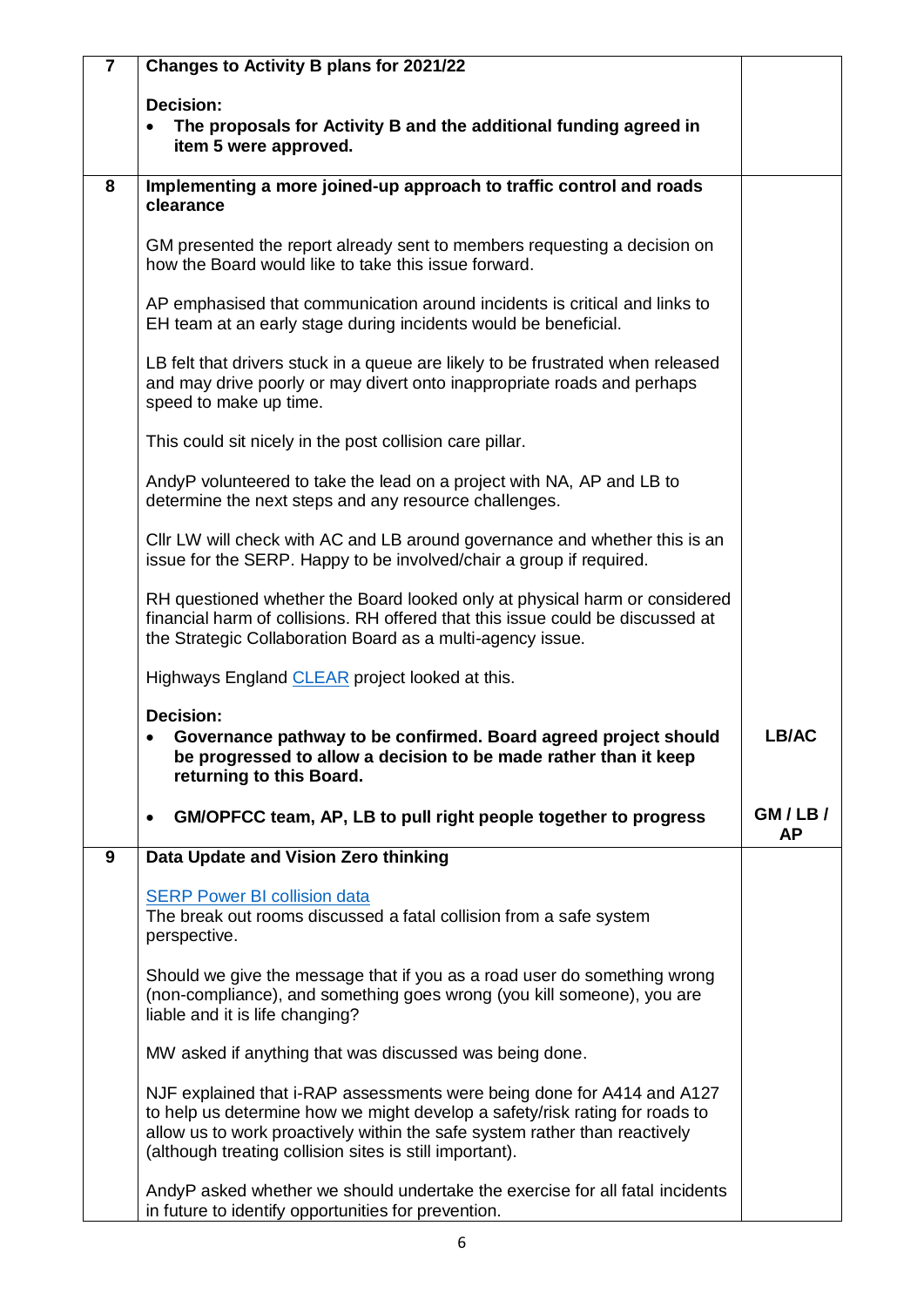|    | LB suggested that the exercise could be a useful 'lunchtime learning' tool to<br>highlight where engineering can help in preventing deaths. (NJF will take this<br>forward).                                                                                                                                                                                                                                                              | <b>NJF</b>             |
|----|-------------------------------------------------------------------------------------------------------------------------------------------------------------------------------------------------------------------------------------------------------------------------------------------------------------------------------------------------------------------------------------------------------------------------------------------|------------------------|
| 10 | <b>Community Speed Watch Update</b>                                                                                                                                                                                                                                                                                                                                                                                                       |                        |
|    | Janet Willey now in post as co-ordinator. CSW steering group has met for the<br>first time and included police, fire and back office staff.                                                                                                                                                                                                                                                                                               |                        |
|    | WC has created a CSW dashboard on the SERP website which gives live<br>updates for all groups and allows self-service of information. A newsletter<br>was sent out in June which updated groups on Covid rules and confirmed<br>that volunteers may be of any age but once over 80 years there are<br>insurance implications.                                                                                                             |                        |
|    | The Steering group agreed that 3 new groups per month could be started.<br>Enquiries have been received from approx. 60 groups. Essex police need to<br>approve and risk assess new sites whilst EH team train volunteers.                                                                                                                                                                                                                |                        |
|    | Data quality is being reviewed. EH team has delivered 16 on-line training<br>courses for 70 volunteers to train or refresh within existing groups. JW<br>looking at 'What does good look like' to allow us to plan how we get there.<br>CSW volunteers are committed to the (VZ) cause and are key ambassadors<br>to help us deliver our messages.                                                                                        |                        |
|    | CIIr LW asked whether there is a paragraph that she can share with ECC and<br>District Council Members to help them direct queries and support. (The<br>information is on the SERP website (see link to dashboard above)                                                                                                                                                                                                                  |                        |
|    |                                                                                                                                                                                                                                                                                                                                                                                                                                           |                        |
|    | <b>Action:</b><br>AM will provide information to CIIr LW and to RH. RH will share this<br>and promote with EALC.                                                                                                                                                                                                                                                                                                                          | <b>AM</b><br><b>RH</b> |
| 11 | <b>Relocation update</b>                                                                                                                                                                                                                                                                                                                                                                                                                  |                        |
|    | AndyP wants the Laindon space to allow people to be able to work at their<br>best and to provide a space that people enjoy and want to be in. Detailed<br>design should be complete by 23 <sup>rd</sup> July 2021. This should be agreed by<br>SERP. Funding available in the police estate budget to rebuild but business<br>case will be finalised once the design is complete. This could be done at a<br>special meeting of the SERP? |                        |
|    | <b>Action:</b><br>AndyP to initiate meeting of those required to approve design on behalf<br>of SERP at appropriate time.                                                                                                                                                                                                                                                                                                                 | AndyP                  |
| 12 | <b>AOB</b>                                                                                                                                                                                                                                                                                                                                                                                                                                |                        |
|    | The Board approved £46k for dash cams in police vehicles at its meeting in<br>January '21. This project has now been approved by the Strategic Police<br>Board. It will help with enforcement and in keeping people safe on the roads<br>and may return some revenue. The total investment will be £1.1m over 5<br>years.                                                                                                                 |                        |